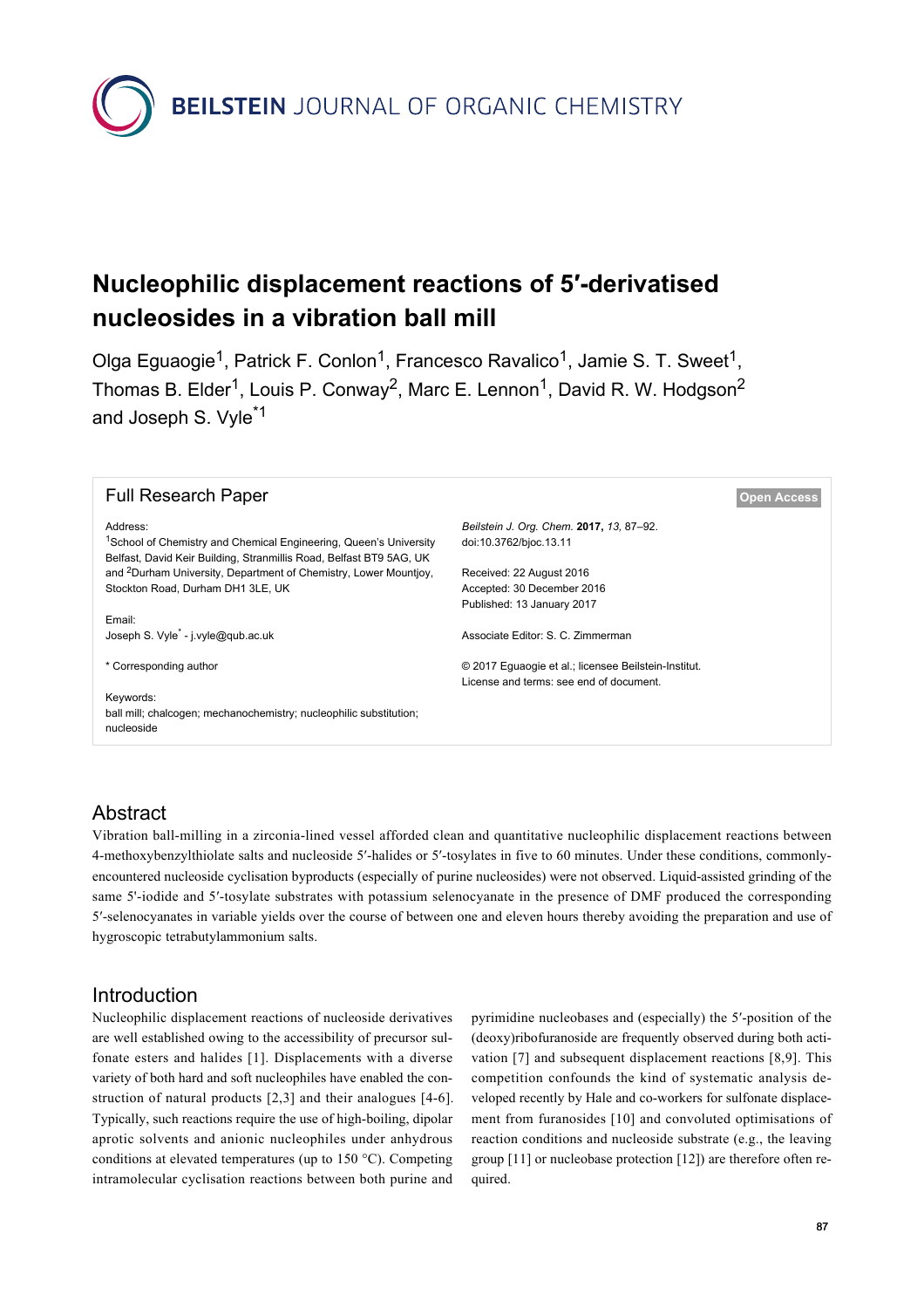We anticipated that some of these issues could be ameliorated through mechanochemical mixing of reactants and substrates, with diverse solubility profiles, using minimal or no added liquid [\[13-15\]](#page-4-9). Recently, Jicsinszky et al. described using a planetary ball mill to perform substitution reactions of 6<sup>I</sup> -*O*-(*p*toluenesulfonyl)-β-cyclodextrin (Ts-β-CD) with azide, halide or thiolate nucleophiles and thereby avoided intramolecular cyclisation (commonly found under solution-phase conditions) [\[16\]](#page-4-10).

Following Sikchi and Hultin's original description of nucleoside derivatisation in a low-energy, planetary ball mill [\[17\]](#page-4-11), commercial, higher energy vibration mills have been used to facilitate established [\[18-21\]](#page-4-12) and unprecedented [\[22\]](#page-4-13) nucleoside transformations. Remarkably,  $S_N2$  ball-milling chemistry on nucleoside substrates has not, to the authors' knowledge, been demonstrated, despite reports of similar chemistry on glycoside derivatives [\[16,23\]](#page-4-10) and  $\alpha$ -amino acid analogues [\[24\]](#page-4-14).

We describe here the efficient displacement of 5'-chloride, iodide or tosylate leaving groups from nucleosides by 4-methoxybenzylthiolate using vibration ball milling (VBM) where competing intramolecular cyclisation reactions are completely avoided. We further demonstrate the application of liquid-assisted grinding to related displacements using potassium selenocyanate.

#### Results and Discussion

We initially examined VBM-facilitated reactions of 5′-chloro-5′-deoxyadenosine (CldA, **1a**) with 4-methoxybenzylthiol (MobSH) to generate the corresponding 5′-thioether (MobSdA, **2a**) as a model system ([Scheme 1](#page-1-0)). Despite the known reactions of **1a** with aryl and alkyl chalcogenate salts [\[6\],](#page-4-15) there is only a single (patent) report of CldA substitution using the Mob-thiolate anion (requiring 12 hours at up to 55  $\degree$ C to achieve 68% yield) [\[25\]](#page-4-16).

Optimisation of VBM conditions was performed over several phases using 25 mL vessels and 15 mm diameter balls (both with either steel or zirconia components in contact with the reaction mixtures) operating at 30 Hz [\(Table 1\)](#page-1-1). Divakar and Reese described the efficient synthesis of 2′-*S*-Mob-2′-thiouridine under solvothermal conditions using large excesses of both MobSH (3 equiv) and 1,1,3,3-tetramethylguanidine (TMG, 5 equiv) [\[26\]](#page-4-17) and applying this reagent stoichiometry to the ball

<span id="page-1-0"></span>

**Scheme 1:** Model reactions of 5′-chloro-5′-deoxyadenosine (**1a**) with 4-methoxybenzylthiolate salts used to optimise VBM conditions.

| Entry | Base (equiv)           | Scale<br>[mmol] | Jar/Ball         | Equiv of MobSH | Isolation method <sup>b</sup> | Yield $(\%)^c$         |  |  |
|-------|------------------------|-----------------|------------------|----------------|-------------------------------|------------------------|--|--|
|       | TMG (5.0)              | 1.05            | steel            | 3.0            | Α                             | 68                     |  |  |
| 2     | TMG (5.0)              | $0.35 - 1.0$    | steel            | 2.5            | A                             | $19 - 52$ <sup>d</sup> |  |  |
| 3     | TMG (5.0)              | 0.35            | steel            | 1.5            |                               | $(70)^e$               |  |  |
| 4     |                        | 0.35            | steel            | 3.0            |                               |                        |  |  |
| 5     | Et <sub>3</sub> N(5.0) | 0.35            | steel            | 3.0            |                               |                        |  |  |
| 6     | $Na2CO3$ (7.0)         | 0.35            | steel            | 3.0            |                               |                        |  |  |
|       | NaOH (7.0)             | 0.35            | steel            | 3.0            |                               | $(100)^e$              |  |  |
| 8     | TMG (5.0)              | 1.05            | ZrO <sub>2</sub> | 3.0            | A                             | 66                     |  |  |
| 9     | TMG (5.0)              | 1.0             | ZrO <sub>2</sub> | 3.0            | B                             | 87                     |  |  |
| 10    | TMG (5.0)              | 1.0             | ZrO <sub>2</sub> | 3.0            | С                             | 77                     |  |  |

<span id="page-1-1"></span>**Table 1:** Optimisation of VBM conditions for the reaction of 5′-chloro-5′-deoxyadenosine (**1a**) with MobSH. All reactions were carried out at 30 Hz for 60 minutes (unless otherwise stated).

aMob: 4-methoxybenzyl; TMG: 1,1,3,3-tetramethylguanidine; <sup>b</sup>A: crystallisation; B: chromatography; C: trituration (see [Supporting Information File 1](#page-4-8) for details). <sup>c</sup>Isolated. <sup>d</sup>Complete reaction required up to 105 minutes (for 1.0 mmol scale) in service-aged vessels. <sup>e</sup>Estimated conversion by TLC.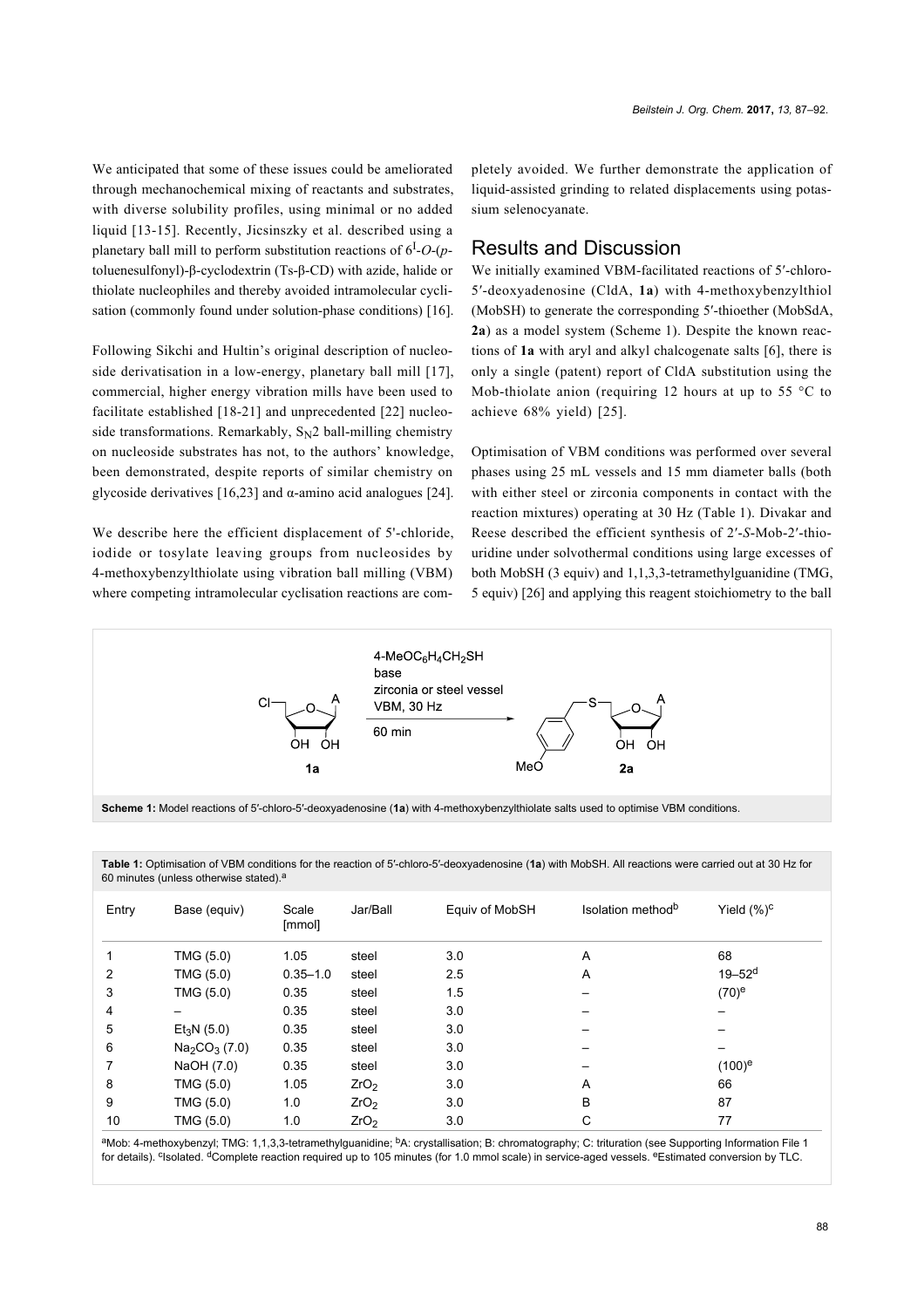mill reaction gave complete and clean conversion of CldA (**1a**) into MobSdA (**2a**) monitored by TLC within 1 h in a previously unused steel vessel ([Table 1](#page-1-1), entry 1).

The efficiency of chloride displacement from CldA (**1a**) was compromised in the presence of fewer equivalents of thiol ([Table 1](#page-1-1), entries 2 and 3). Furthermore, in the absence of base ([Table 1](#page-1-1), entry 4) or using different bases ([Table 1](#page-1-1), entries 5 and 6), no such reaction was observed and CldA remained untransformed. In the presence of sodium hydroxide, an efficient reaction was observed by TLC [\(Table 1,](#page-1-1) entry 7), however, the intractability of the resultant reaction mixtures and higher corrosion levels led to further studies being exclusively restricted to TMG.

During multiple iterations of the reaction using steel components, highly variable rates and yields were found ([Table 1](#page-1-1), entry 2). We correlated these yields, the degree of discolouration of the reaction mixtures and their levels of contamination by metallic, particulate matter with the service-age of the steel vessel. These observations appear consistent with previously described chemical (leaching) and physical (pitting and exfoliation) corrosion of steel vessels in the presence of sulfur-containing materials [\[27\]](#page-4-18) although Lamaty and co-workers described contrary results [\[28\]](#page-4-19). Specifically, in this latter case, a comprehensive survey of metal concentrations within reaction mixtures from both planetary and vibration ball mills was performed and showed lower contamination in the service-aged steel vessel although it should be noted that the steel vessels were from different sources. However, in agreement with this work, we, too were able to remove metallic impurities by extracting the reaction mixture into an organic solvent, filtering the suspension (if solid particulates were present) and crystallising the residue (isolation procedure A). We thus moved to using zirconia components, where no solid impurities were observed, and the yield of MobSdA (**2a**) was comparable ([Table 1](#page-1-1), entry 8) despite the lower density of  $ZrO_2$  (6.06 g cm<sup>-3</sup>) compared with steel  $(7.74 \text{ g cm}^{-3})$ .

Using zirconia components, reaction mixtures were viscous pale yellow-brown liquids which could be readily removed from the vessel by rinsing with methanol and water and subsequently purified by chromatography ([Table 1,](#page-1-1) entry 9) or trituration ([Table 1](#page-1-1), entry 10).

Using these optimised conditions, we explored displacement reactions of a variety of 5′-tosyl- and 5′-iodo-nucleoside derivatives and in all cases, we observed rapid, complete and clean conversions, with very good to excellent isolated yields ([Scheme 2](#page-2-0)).

5′-Tosyladenosine (TsA, **1b**) was transformed more efficiently than the corresponding halonucleoside and no additional handling was required during work-up of the thioether product (**2a**). Likewise, 5′-tosylthymidine (TsT, **1c**) was rapidly consumed. Only in the case of IdT (**1d**) were any (minor) impurities observed when all reagents were added to the vessel prior to commencing VBM. These impurities were avoided by premilling the substrate with MobSH prior to addition of the base (during the initial milling, no chemical reaction was observed). In addition, the work-up developed for MobSdA (**2a**) had to be modified in response to the aqueous solubility of nucleosides containing lactam groups which are deprotonated under basic conditions, i.e., MobSdT (**2b**) and MobSdG (**2c**) [\[29,30\]](#page-4-20). In these cases, reaction mixtures were removed from the vessels using water and ethyl acetate. Careful acidification of the aqueous phase enabled MobSdT (**2b**) to be extracted into ethyl acetate prior to trituration. Following the same procedure, crystallisation of MobSdG (**2c**) was induced during acidification. The minimum time required for complete consumption of TsT (**1c**) was found to be five minutes and the isolation procedure could be further expedited (at some cost to the recovery of **2b**)

<span id="page-2-0"></span>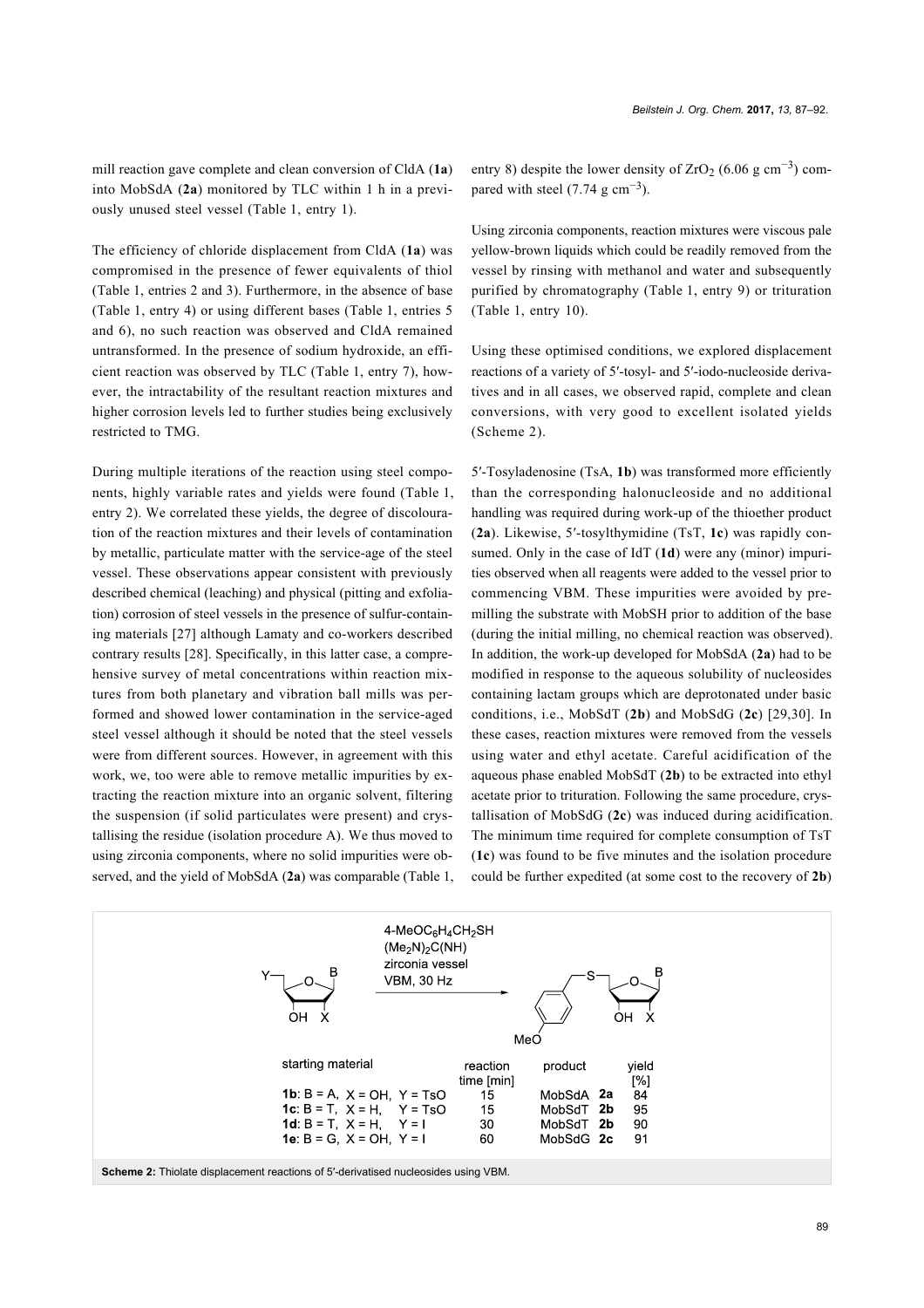by removing the reaction mixture from the jar in acetonitrile, precipitation from water under acid conditions and triturating the solids (see [Supporting Information File 1](#page-4-8) for details). We note that only **2b** has been described previously in peerreviewed literature although without details of its preparation [\[31\]](#page-4-21).

Following reports of halogen exchange reactions using both stoichiometric [\[16,32,33\]](#page-4-10) and catalytic [\[24\]](#page-4-14) halide ions using ball milling, we investigated the capacity of iodide to accelerate the rate of mechanochemically-activated displacement from CldA (**1a**). However, we observed no change in the reaction rate following addition of NaI (500, 50 or 5 mol %) or TBAI (50 or 5 mol %).

Following the successful application of VBM using a thiolate nucleophile, we were prompted to explore related reactions of alkylselenols. However, the sensitivity of such compounds towards aerial oxidation meant that, in our hands, an efficient and reproducible reaction of the nucleoside substrates with MobSeH was not achieved in a ball mill. We therefore moved to investigate displacements using potassium selenocyanate which is commercially available, less sensitive to oxidation, and is known to react selectively at selenium in reactions with alkyl halides [\[34\]](#page-4-22). We confirmed the efficiency of such VBMpromoted chemistry using benzyl bromide and MobCl as model substrates in the presence of KSeCN (1.1 equiv). Both reactions proceeded cleanly to completion within 60 minutes at 30 Hz and BnSeCN and MobSeCN were isolated in yields of 97% and 99%, respectively (see [Supporting Information File 1](#page-4-8)). We observed more variable outcomes when using KSeCN on nucleoside substrates [\(Scheme 3](#page-3-0)).

In contrast with the rapid and clean displacement reactions of 5′-adenosine derivatives in the presence of a thiolate nucleophile, we found CldA (**1a**) remained untransformed during (dry) VBM or liquid-assisted grinding (LAG) in the presence of DMF

with excess KSeCN (3 equiv). As found previously, the addition of catalytic TBAI (vide supra) did not alter this outcome nor did the use of a larger excess (5 equiv) of selenocyanate. The addition of DMF to the reaction of TsA (**1b**) with KSeCN suppressed the formation of a polar side-product (putative  $N^3$ ,5'-cyclonucleoside – also observed as the sole product using LAG in the absence of selenocyanate) sufficiently for the corresponding 5′-selenocyanate (**3a**) to be isolated in poor yield after LAG for 11 hours. Suspending the reaction mixture in methanol and quenching excess selenocyanate with benzyl bromide enabled pure **3a** to be isolated following extensive purification.

In contrast, LAG of TsT (**1c**) with DMF for 9 h achieved 90% conversion (by TLC) to a single product. Likewise, efficient (ca. 95%) conversions were observed with IdT (**1d**) and IdG (**1e**) although maximal conversion of IdG was achieved within one hour in the absence of added liquid (the reaction was inhibited in the presence of DMF). During these studies, LAG of both purine and pyrimidine substrates in the presence of ethyl acetate or hexane was attempted but in all cases the levels of transformation were reduced compared with DMF. Extraction of NCSedT (**3b**) from the reaction vessels in methanol and quenching excess inorganic selenocyanate with benzyl bromide enabled the product to be purified by silica gel column chromatography. In the absence of the quench step, contamination of the product by varying levels of inorganic selenocyanate was found.

Although the reaction mixture derived from IdG (**1e**) could be extracted directly as a solid or into  $DMSO-d<sub>6</sub>$  from which mass spectrometry, <sup>77</sup>Se and <sup>1</sup>H NMR data consistent with the formation of NCSedG (**3c**) in high yield was inferred, in our hands, this product could not be readily purified. In particular, during trituration with solvents in which excess KSeCN was soluble (e.g., acetone), a loss in the 77Se NMR signal associated with **3c**  $(\delta_{\text{Se}} 186.8)$  was observed concomitant with an enhancement in that of the putative corresponding diselenide ( $\delta_{\text{Se}}$  283.1).

<span id="page-3-0"></span>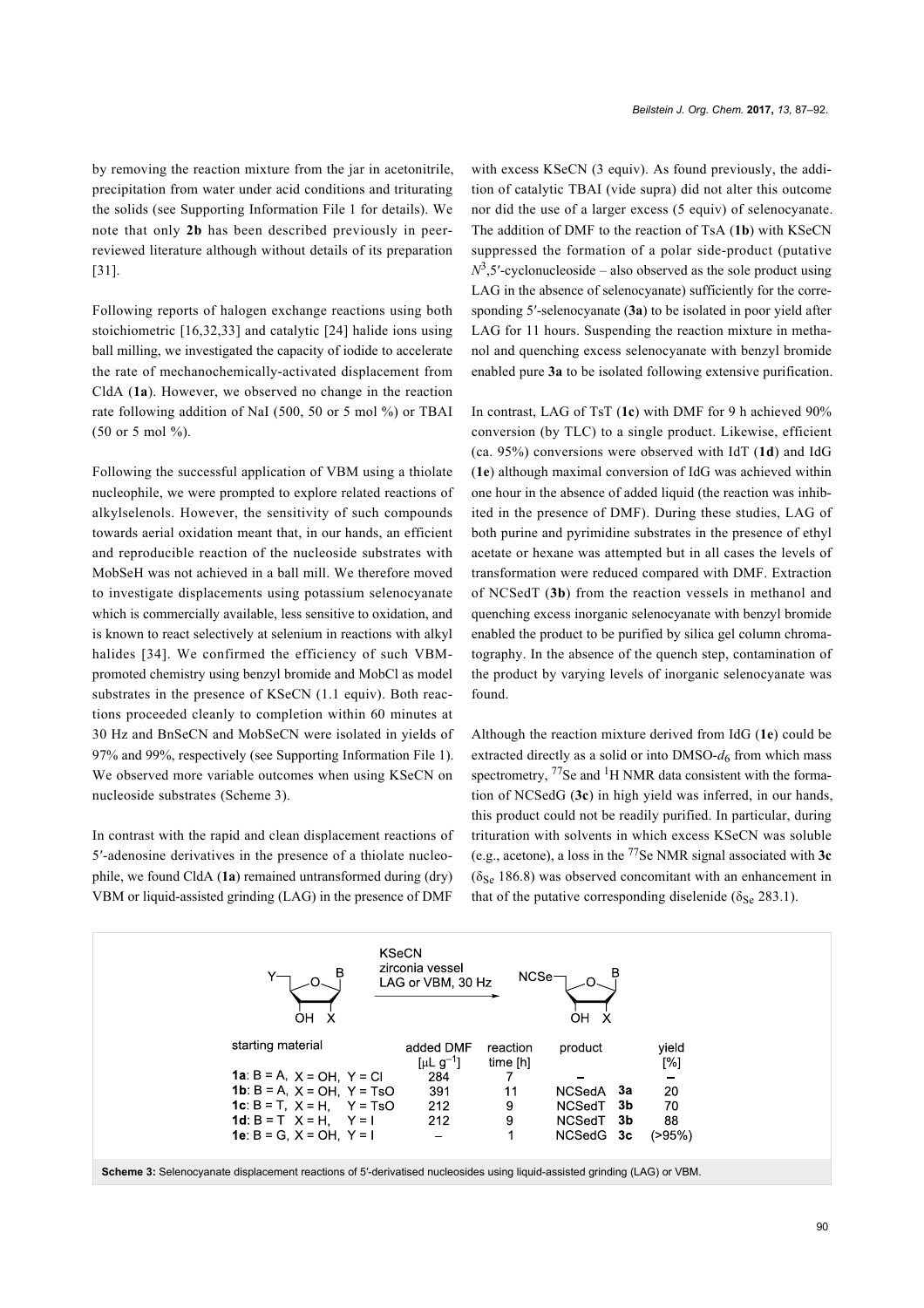Belostotskii et al. have previously reported the synthesis of 5'-selenocyanate-nucleoside derivatives [\[35\]](#page-4-23); however, our approach offers the convenience of an 'off-the-shelf' reagent rather than requiring the synthesis of a tetrabutylammonium (TBA) salt. Furthermore, KSeCN does not suffer from the formation of hydrates that frequently modulate the efficiency of TBA salts [\[36,37\]](#page-5-0) and the inconsistent reaction outcomes associated with the hygroscopic nature of such salts is particularly poignant in the light of the reported solvent-dependency also observed with KSeCN under Finkelstein conditions [\[38\].](#page-5-1) Finally, our approach also offers the convenience of employing tosylate and halide precursors rather than relying on the esoteric tresylate leaving group system.

# Supporting Information

<span id="page-4-8"></span>Supporting Information File 1 Experimental part. [\[http://www.beilstein-journals.org/bjoc/content/](http://www.beilstein-journals.org/bjoc/content/supplementary/1860-5397-13-11-S1.pdf) [supplementary/1860-5397-13-11-S1.pdf\]](http://www.beilstein-journals.org/bjoc/content/supplementary/1860-5397-13-11-S1.pdf)

## Acknowledgements

Funding was provided by: the School of Chemistry and Chemical Engineering, QUB (FR, PFC); EPSRC (EP/P505488/1 – LPC) and by the authors (JSV, OE). We acknowledge Ryan McNamee and Chantale Belkiri for preparing some starting materials. Conor McGrann, Richard Murphy and Darren Baskerville aided with NMR and/or mass spectra.

## References

- <span id="page-4-0"></span>1. Levene, P. A.; Tipson, R. S. *J. Biol. Chem.* **1934,** *106,* 113–124.
- <span id="page-4-1"></span>2. Baddiley, J.; Trauth, O.; Weygand, F. *Nature* **1951,** *167,* 359–360. [doi:10.1038/167359b0](https://doi.org/10.1038%2F167359b0)
- 3. Davisson, V. J.; Davis, D. R.; Dixit, V. M.; Poulter, C. D. *J. Org. Chem.* **1987,** *52,* 1794–1801. [doi:10.1021/jo00385a026](https://doi.org/10.1021%2Fjo00385a026)
- <span id="page-4-2"></span>4. Anglin, J. L.; Deng, L.; Yao, Y.; Cai, G.; Liu, Z.; Jiang, H.; Cheng, G.; Chen, P.; Dong, S.; Song, Y. *J. Med. Chem.* **2012,** *55,* 8066–8074. [doi:10.1021/jm300917h](https://doi.org/10.1021%2Fjm300917h)
- 5. Bothwell, I. R.; Luo, M. *Org. Lett.* **2014,** *16,* 3056–3059. [doi:10.1021/ol501169y](https://doi.org/10.1021%2Fol501169y)
- <span id="page-4-15"></span>6. Wnuk, S. F. *Tetrahedron* **1993,** *49,* 9877–9936. [doi:10.1016/S0040-4020\(01\)80190-3](https://doi.org/10.1016%2FS0040-4020%2801%2980190-3)
- <span id="page-4-3"></span>7. Amiable, C.; Pochet, S. *Tetrahedron* **2015,** *71,* 2525–2529. [doi:10.1016/j.tet.2015.03.020](https://doi.org/10.1016%2Fj.tet.2015.03.020)
- <span id="page-4-4"></span>8. Townsend, A. P.; Roth, S.; Williams, H. E. L.; Stylianou, E.; Thomas, N. R. *Org. Lett.* **2009,** *11,* 2976–2979. [doi:10.1021/ol9009859](https://doi.org/10.1021%2Fol9009859)
- 9. Mieczkowski, A.; Roy, V.; Agrofoglio, L. A. *Chem. Rev.* **2010,** *110,* 1828–1856. [doi:10.1021/cr900329y](https://doi.org/10.1021%2Fcr900329y)
- <span id="page-4-5"></span>10. Hale, K. J.; Hough, L.; Manaviazar, S.; Calabrese, A. *Org. Lett.* **2015,** *17,* 1738–1741. [doi:10.1021/acs.orglett.5b00511](https://doi.org/10.1021%2Facs.orglett.5b00511)
- <span id="page-4-6"></span>11. Jahn-Hofmann, K.; Engels, J. W. *Helv. Chim. Acta* **2004,** *87,* 2812–2828. [doi:10.1002/hlca.200490252](https://doi.org/10.1002%2Fhlca.200490252)
- <span id="page-4-7"></span>12. Jahn, W. *Chem. Ber.* **1965,** *98,* 1705–1708. [doi:10.1002/cber.19650980604](https://doi.org/10.1002%2Fcber.19650980604)
- <span id="page-4-9"></span>13. James, S. L.; Adams, C. J.; Bolm, C.; Braga, D.; Collier, P.; Friščić, T.; Grepioni, F.; Harris, K. D. M.; Hyett, G.; Jones, W.; Krebs, A.; Mack, J.; Maini, L.; Orpen, A. G.; Parkin, I. P.; Shearouse, W. C.; Steed, J. W.; Waddell, D. C. *Chem. Soc. Rev.* **2012,** *41,* 413–447. [doi:10.1039/C1CS15171A](https://doi.org/10.1039%2FC1CS15171A)
- 14.Wang, G.-W. *Chem. Soc. Rev.* **2013,** *42,* 7668–7700. [doi:10.1039/c3cs35526h](https://doi.org/10.1039%2Fc3cs35526h)
- 15.Tan, D.; Loots, L.; Friščić, T. *Chem. Commun.* **2016,** *52,* 7760–7781. [doi:10.1039/C6CC02015A](https://doi.org/10.1039%2FC6CC02015A)
- <span id="page-4-10"></span>16. Jicsinszky, L.; Caporaso, M.; Tuza, K.; Martina, K.; Gaudino, E. C.; Cravotto, G. *ACS Sustainable Chem. Eng.* **2016,** *4,* 919–929. [doi:10.1021/acssuschemeng.5b01006](https://doi.org/10.1021%2Facssuschemeng.5b01006)
- <span id="page-4-11"></span>17.Sikchi, S. A.; Hultin, P. G. *J. Org. Chem.* **2006,** *71,* 5888–5891. [doi:10.1021/jo060430t](https://doi.org/10.1021%2Fjo060430t)
- <span id="page-4-12"></span>18.Giri, N.; Bowen, C.; Vyle, J. S.; James, S. L. *Green Chem.* **2008,** *10,* 627–628. [doi:10.1039/b801455h](https://doi.org/10.1039%2Fb801455h)
- 19.Patil, P. R.; Kartha, K. P. R. *J. Carbohydr. Chem.* **2008,** *27,* 279–293. [doi:10.1080/07328300802218713](https://doi.org/10.1080%2F07328300802218713)
- 20. Ravalico, F.; James, S. L.; Vyle, J. S. *Green Chem.* **2011,** *13,* 1778–1783. [doi:10.1039/c1gc15131b](https://doi.org/10.1039%2Fc1gc15131b)
- 21. Ravalico, F.; Messina, I.; Berberian, M. V.; James, S. L.; Migaud, M. E.; Vyle, J. S. *Org. Biomol. Chem.* **2011,** *9,* 6496–6497. [doi:10.1039/c1ob06041d](https://doi.org/10.1039%2Fc1ob06041d)
- <span id="page-4-13"></span>22.Eguaogie, O.; Cooke, L. A.; Martin, P. M. L.; Ravalico, F.; Conway, L. P.; Hodgson, D. R. W.; Law, C. J.; Vyle, J. S. *Org. Biomol. Chem.* **2016,** *14,* 1201–1205. [doi:10.1039/C5OB02061A](https://doi.org/10.1039%2FC5OB02061A)
- 23.Patil, P. R.; Kartha, K. P. R. *Green Chem.* **2009,** *11,* 953–956. [doi:10.1039/b904454j](https://doi.org/10.1039%2Fb904454j)
- <span id="page-4-14"></span>24. Métro, T.-X.; Salom-Roig, X. J.; Reverte, M.; Martinez, J.; Lamaty, F. *Green Chem.* **2015,** *17,* 204–208. [doi:10.1039/C4GC01416B](https://doi.org/10.1039%2FC4GC01416B)
- <span id="page-4-16"></span>25.Bloom, L. A.; Boritzki, T. J.; Kung, P.-P.; Ogden, R. C.; Skalitzky, D. J.; Zehnder, L. R.; Kuhn, L. A.; Meng, J. J. Combination therapies for treating methylthioadenosine phosphorylase deficient cells. U.S. Pat. Appl. US20040043959 A1, March 4, 2004.
- <span id="page-4-17"></span>26. Divakar, K. J.; Reese, C. B. *J. Chem. Soc., Perkin Trans. 1* **1982,** 1625–1628. [doi:10.1039/P19820001625](https://doi.org/10.1039%2FP19820001625)
- <span id="page-4-18"></span>27.Štefanić, G.; Krehula, S.; Štefanić, I. *Chem. Commun.* **2013,** *49,* 9245–9247. [doi:10.1039/c3cc44803g](https://doi.org/10.1039%2Fc3cc44803g)
- <span id="page-4-19"></span>28. Métro, T.-X.; Bonnamour, J.; Reidon, T.; Duprez, A.; Sarpoulet, J.; Martinez, J.; Lamaty, F. *Chem. – Eur. J.* **2015,** *21,* 12787–12796. [doi:10.1002/chem.201501325](https://doi.org/10.1002%2Fchem.201501325)
- <span id="page-4-20"></span>29.Brear, P.; Freeman, G. R.; Shankey, M. C.; Trmčić, M.; Hodgson, D. R. W. *Chem. Commun.* **2009,** 4980–4981. [doi:10.1039/b908727c](https://doi.org/10.1039%2Fb908727c)
- 30. Conway, L. P.; Mikkola, S.; O'Donoghue, A. C.; Hodgson, D. R. W. *Org. Biomol. Chem.* **2016,** *14,* 7361–7367. [doi:10.1039/C6OB01270A](https://doi.org/10.1039%2FC6OB01270A)
- <span id="page-4-21"></span>31. Hatano, A.; Nishimura, M.; Souta, I. *Biocontrol Sci.* **2009,** *14,* 55–60. [doi:10.4265/bio.14.55](https://doi.org/10.4265%2Fbio.14.55)
- 32. Machover, S. B. Understanding the Solvent-free Nucleophilic Substitution Reaction Performed in the High Speed Ball Mill (HSBM): Reactions of Secondary Alkyl Halides and Alkali Metal-Halogen Salts. MS Thesis, University of Cincinnati, 2011.
- 33.Vogel, P.; Figueira, S.; Muthukrishnan, S.; Mack, J. *Tetrahedron Lett.* **2009,** *50,* 55–56. [doi:10.1016/j.tetlet.2008.10.079](https://doi.org/10.1016%2Fj.tetlet.2008.10.079)
- <span id="page-4-22"></span>34. Heredia, A. A. *Synlett* **2014,** *25,* 748–749. [doi:10.1055/s-0033-1340638](https://doi.org/10.1055%2Fs-0033-1340638)
- <span id="page-4-23"></span>35.Belostotskii, A. M.; Lexner, J.; Hassner, A. *Tetrahedron Lett.* **1999,** *40,* 1181–1184. [doi:10.1016/S0040-4039\(98\)02559-3](https://doi.org/10.1016%2FS0040-4039%2898%2902559-3)